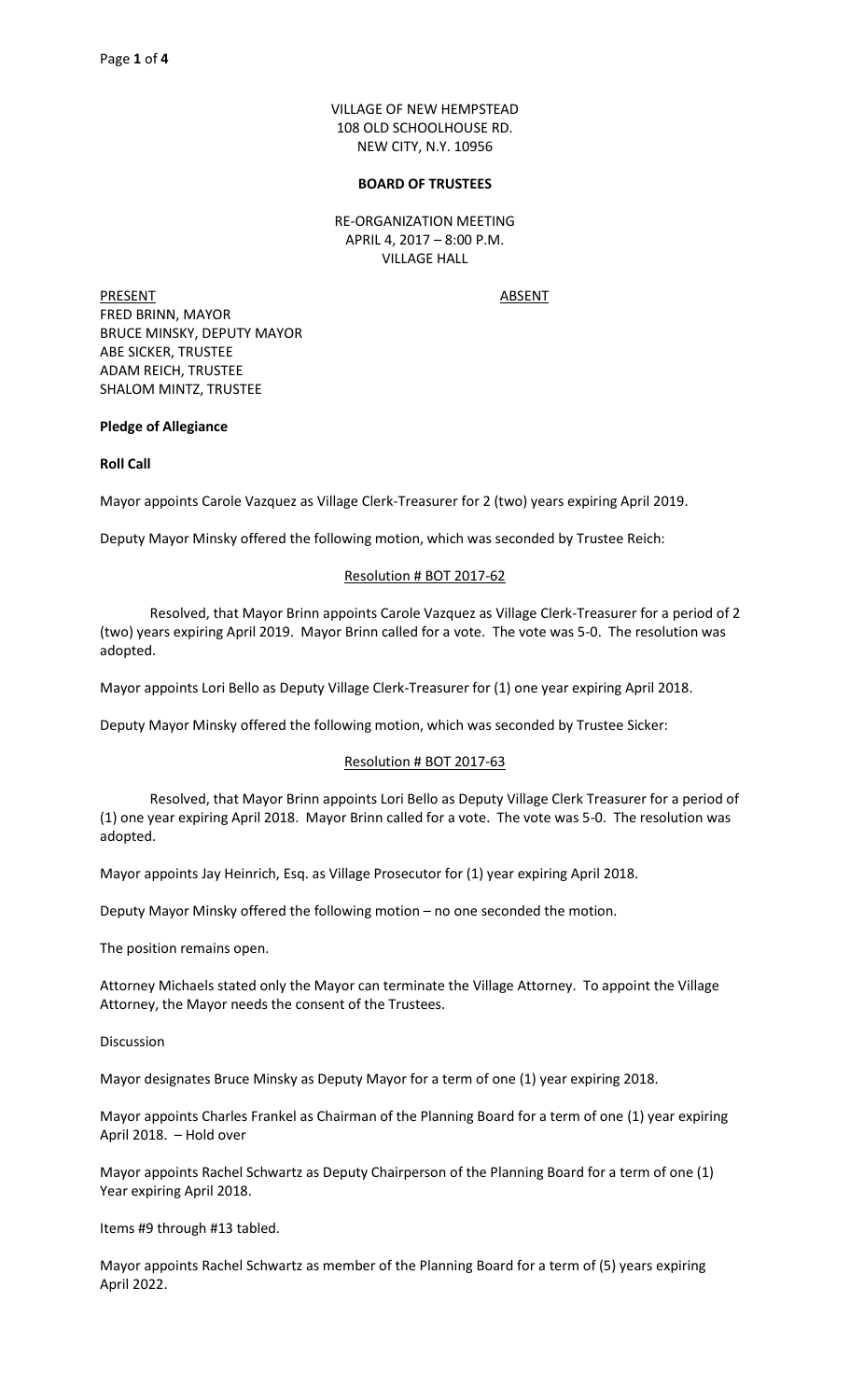Trustee Sicker offered the following motion, which was seconded by Trustee Mintz:

#### Resolution # BOT 2017-64

 Resolved, that Rachel Schwartz is hereby appointed as a member of the Planning Board for a term of (5) years expiring April 2022. Mayor Brinn called for a vote. The vote was 4-0. The resolution was adopted.

Mayor appoints Rachel Schwartz as Deputy Chairperson of the Planning Board for a term of one (1) year expiring April 2018.

Trustee Sicker offered the following motion, which was seconded by Trustee Mintz:

#### Resolution # BOT 2017-65

 Resolved, that Rachel Schwartz is appointed as Deputy Chairperson of the Planning Board for a term of one (1) year expiring April 2018. Mayor Brinn called for a vote. The vote was 5-0. The resolution was adopted.

Discussion

Hold over Items #9, 10, & 11.

Mayor appoints Howard Baum as Chairman of the Architectural Review Board for a term of one (1) year expiring April 2018.

Trustee Sicker offered the following motion, which was seconded by Deputy Mayor Minsky:

#### Resolution # BOT 2017-66

 Resolved, that Howard Baum is appointed as Chairman of the Architectural Review Board for a term of one (1) year expiring April 2018. Mayor Brinn called for a vote. The vote was 5-0. The resolution was adopted.

Mayor Brinn appoints Rick Ell as member of the Zoning Board for a term of (4) four years expiring April 2022. (Hold over)

Mayor appoints Angela Esposito as an ad hoc member of the Planning Board for a term of (1) year to Expire April 2018.

Trustee Sicker offered the following motion, which was seconded by Trustee Reich:

#### Resolution # BOT 2017-67

 Resolved, that Angela Esposito is appointed as an ad hoc member of the Planning Board for a term of (1) year to expire April 2018. Mayor Brinn called for a vote. The vote was 5-0. The resolution was adopted.

Mayor appoints Leonard Greenberg as an ad hoc member of the Zoning Board for a term of (1) year to expire April 2018.

Trustee Sicker offered the following motion, which was seconded by Trustee Reich:

#### Resolution # BOT 2017-68

 Resolved, that Leonard Greenberg is appointed as an ad hoc member of the Zoning Board for a term of (1) year to expire April 2018. Mayor Brinn called for a vote. The vote was 5-0. The resolution was adopted.

# **Resolution approving contract with Brooker Engineering, PLLC as Village Engineer for the Village of New Hempstead for one (1) year expiring April 2018, upon the terms and conditions of the contract furnished to the Village Clerk.**

Deputy Mayor Minsky offered the following motion, which was seconded by Trustee Sicker: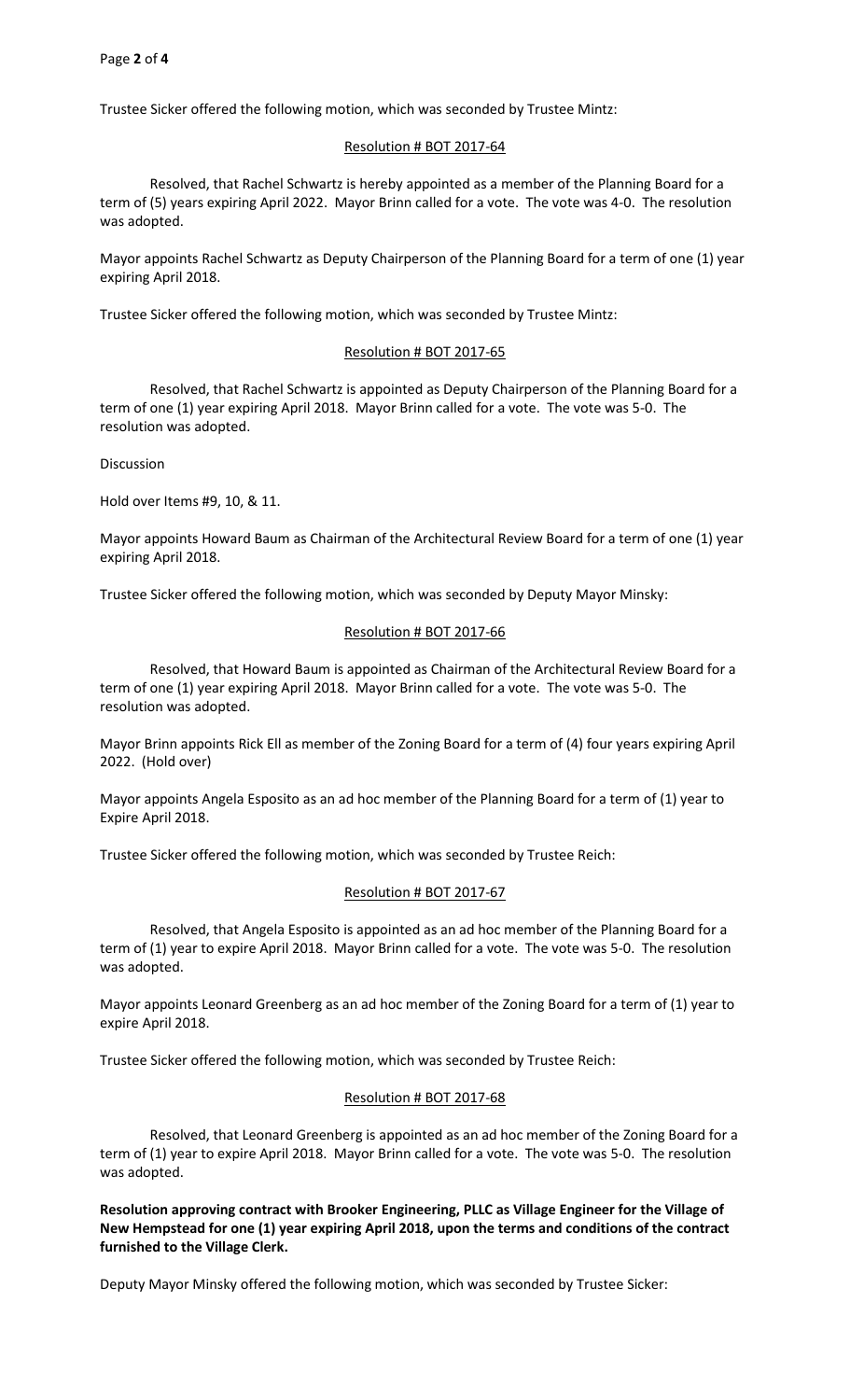## Resolution # BOT 2017-69

 Resolved, that the Board of Trustees of the Village of New Hempstead hereby approves contract with Brooker Engineering, PLLC as Village Engineer for the Village of New Hempstead for one (1) year expiring April 2018, upon the terms and conditions of the contract furnished to the Village Clerk. Mayor Brinn called for a vote. The vote was 5-0. The resolution was adopted.

# **Resolution approving contract with McClaren Engineering as Planning Consultant for the Village of New Hempstead for one (1) year expiring April 2018, upon the terms and conditions of the contract furnished to the Village Clerk.**

Deputy Mayor Minsky offered the following motion, which was seconded by Trustee Sicker:

## Resolution # BOT 2017-70

 Resolved, that the Board of Trustees of the Village of New Hempstead hereby approves contract with McClaren Engineering as Planning Consultant for the Village of New Hempstead for one (1) year expiring April 2018, upon the terms and conditions of the contract furnished to the Village Clerk. Mayor Brinn called for a vote. The vote was 5-0. The resolution was adopted.

Mayor Brinn explained that our Accountant just "stayed on" from last year. He has agreed to stay on for 60 days maximum. We need to get together to find another accountant.

**Resolution authorizing JP Morgan/Chase Bank, M&T Bank, Key Bank, TD Banknorth, Sterling National Bank as the official depositories of the Village of New Hempstead with a maximum balance not to exceed \$1,500,000 per institution.** 

Trustee Sicker offered the following motion, which was seconded by Trustee Reich:

## Resolution # BOT 2017-71

 Resolved, that the Board of Trustees of the Village of New Hempstead hereby authorizes JP Morgan/Chase Bank, M&T Bank, Key Bank, TD Banknorth, Sterling National Bank as the official depositories of the Village of New Hempstead with a maximum balance not to exceed \$1,500,000 per institution. Mayor Brinn called for a vote. The vote was 5-0. The resolution was adopted.

## **Resolution designating the Rockland Journal News and/or Rockland County Times as the official newspaper for publication of notices for the Village of New Hempstead.**

Trustee Sicker offered the following motion, which was seconded by Deputy Mayor Minsky:

## Resolution # BOT 2017-72

 Resolved, that the Board of Trustees of the Village of New Hempstead hereby designates the Rockland Journal News and/or Rockland County Times as the official newspaper for publication of notices for the Village of New Hempstead. Mayor Brinn called for a vote. The vote was 5-0. The resolution was adopted.

## **Resolution approving contract with Maser Consulting as Special Engineer for the Village of New Hempstead for one (1) year expiring April 2018, upon the terms and conditions of the contract furnished to the Village Clerk.**

Trustee Sicker offered the following motion, which was seconded by Deputy Mayor Minsky:

## Resolution # BOT 2017-73

 Resolved, that the Board of Trustees of the Village of New Hempstead hereby approves contract with Maser Consulting as Special Engineer for the Village of New Hempstead for one (1) year expiring April 2018, upon the terms and conditions of the contract furnished to the Village Clerk. Mayor Brinn called for a vote. The vote was 5-0. The resolution was adopted.